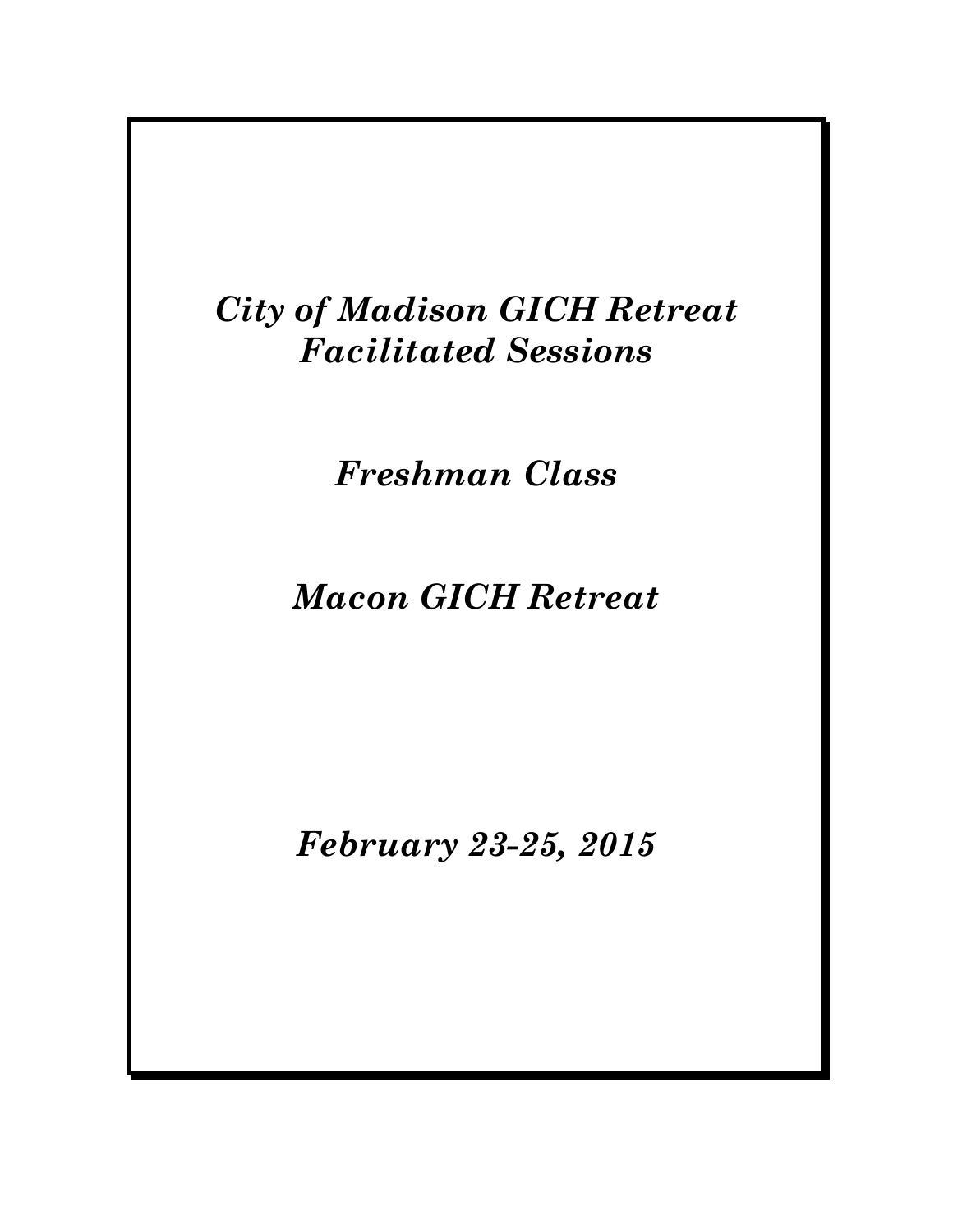During the 2015 Macon GICH Retreat held February 23-25, 2015, members of the City of Madison GICH Team met to initiate their GICH Team plan. Pat Merritt, Community Development Manager with Georgia Electric Membership Corporation of Atlanta, facilitated the meeting on behalf of Rayle EMC.

### **Participants**

| Herb Anderson   | Theresa Owen       |
|-----------------|--------------------|
| Monica Callahan | Shandon Land       |
| Dave Griffith   | Jeff Miller        |
| Donald Harris   | Carrie Peters-Reid |
| Sonya Hope      | Maureen Ronan      |
| Ashley Hunt     | Judy Senft         |
| Bryce Jaeck     | Judy Thomas        |

From Madison's application to participate in GICH:

#### **Major City Trends:**

Population growth inside the city of Madison has been less than 1% per annum since 1930

### **Major Issues:**

Diversity of housing stock Cost of housing stock Ownership vs. rental Dilapidated existing housing stock Quality and maintenance of new and existing housing stock Future house – land use

### **Additional Major Issues identified by the GICH Team:**

Indigent housing needs (Supply vs. Demand----do we have that data?) Housing needs in general Madison has more businesses than residents Rental is a growing phenomenon by millennials Resources / Work Completed by GICH Team to date: Completed door to door housing assessment data collection Completed housing condition assessment data collection There are areas of dis-investment in the City of Madison

## **Missing / Needed Resources for GICH Team:**

 $\Box$  Income levels by household (could be a UGA mini-grant possibility)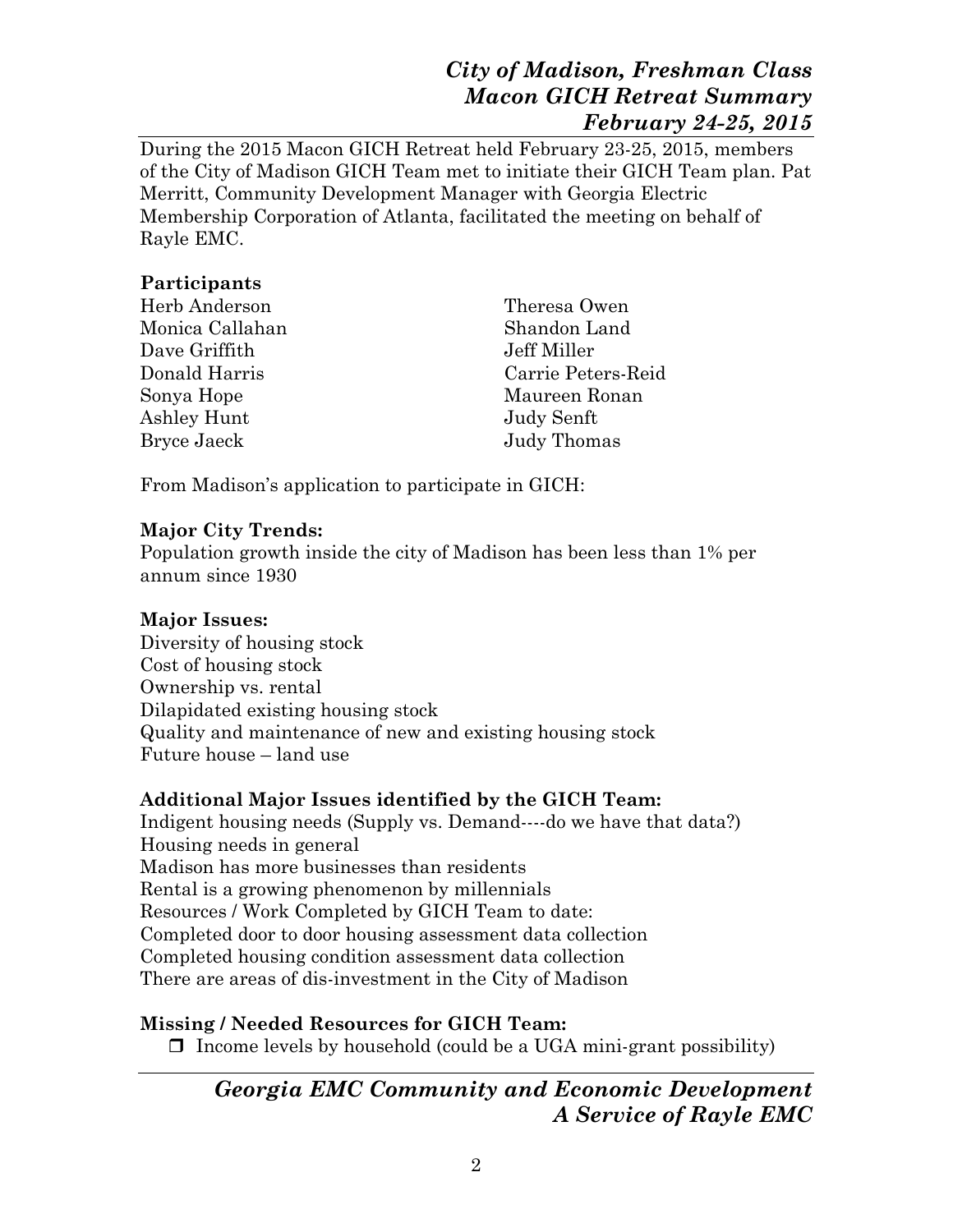- **Pending CDBG Cannon Historic Neighborhood grant for \$500,000 to** be submitted on April 1, 2015
- □ Rental data
- Economic Burden Benefit Metric Data current data is approximately 5-6 years old and is at the Morgan County level, not the City of Madison level
- $\Box$  Need to know if we can afford building "affordable housing" without raising taxes
- $\Box$  There exists a disconnect between workforce and workforce housing specifically for Madison
- We need to define "workforce housing" and "affordable housing"
- $\Box$  25% out-commute for jobs; 25% in-commute for jobs
- $\Box$  Data on the average pay for a job in Madison
- Lack of a new "middle class" subdivision ---one hasn't been developed since the 1970's
- Data on the impact of new residents on schools, senior housing (would require age, familial status, health issues, mental health issues of prospective future Madison residents).
- UGA Professor Dr. Jeffrey Dorfman's Cost of Services study was for all of Morgan County; it was completed 5 years ago so it is out of date and not down to the city level.
- $\Box$  Currently have a draft housing study including the number of units, types, recreational areas, streets, and the change in density, undeveloped land, maximum build out as currently zoned, etc.
- $\Box$  Code enforcement issues dilapidated houses in the city of Madison (there are not that many in the City of Madison but those that do exist are adjacent to historic properties.)
- $\Box$  We need to identify the areas of disinvestment; districts that have failing properties.
- $\Box$  Look at Madison's specific needs many are small in nature but still need to be addressed (i.e., homelessness); Madison is a unique place and we need to preserve its culture.
- $\Box$  Aging population; it's important to have young teachers in the community, can they afford to live in Madison?
- Explore the "Tiny House" concept; how much land is available for development?
- □ What's driving population growth projections?
- May we bring in the Chamber of Commerce and law enforcement? Community Outreach will be very important to the GICH process
- $\Box$  We need housing for college graduates who return
- $\Box$  What recreational opportunities exist for young people?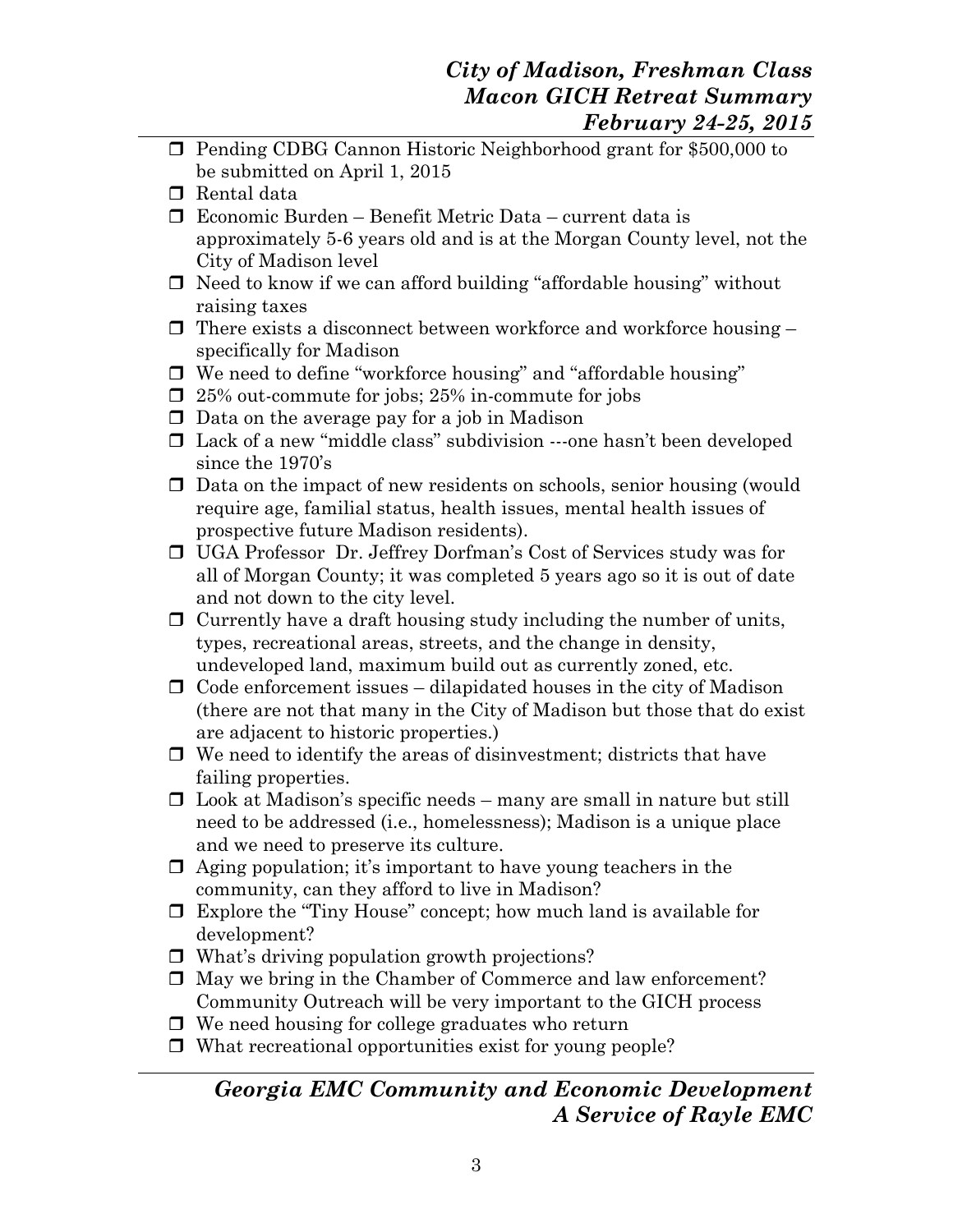- □ We need to develop our focus, Mission and Vision
- $\Box$  We need to identify what workforce is available (many who work at Lowe's and Cracker Barrel commute in from other counties)
- $\Box$  Potential home owners need education on how to obtain financing, perhaps some hand-holding on credit repair; develop an incentives brochure (Porterdale example)
- □ We need to reach out to other partners: United Bank, churches, communication resources, volunteers, find out who is already providing community assistance housing
- $\Box$  Education (Public and Private) needs to be teaching children life skills; the BOE has a new joint venture to do this with the College and Career Academy
- There are distinct "have" and "have not" communities within Madison
- $\Box$  Black and white racial issues we must address the segregation by choice issue
- $\Box$  Economic integration learn from Atlanta, cultural losses, cultural exchanges
- $\Box$  Lack of mid-range amenity-based multi-family apartment homes; potential for smaller pocket developments (scalable to the needs)
- $\Box$  Define workforce housing (repeated)
- $\Box$  Gather rental data (repeated)
- $\Box$  Gateways into the community go through blighted areas
- $\Box$  Reduce the loss of young people; seeing an increase in the elderly population; need housing for younger folks (repeated)
- Homeless are living in motels due to lack of choices, fixed income (SSI and disability-\$30/night)
- $\Box$  Bring the community together "one house at a time"

## **Background:**

The Madison GICH Team was City Council appointed. It does not have to have a quorum to make decisions.

The Housing Opportunity Commission (HOC) is a 7 member council appointed by the Mayor and Council created 1/1/15 –It has no "teeth," is a recommending body, it could create a land bank, it could advise the City on green space and it will survive the GICH process. The Chair of the HOC will serve as the GICH Chair. The appointments are for 2-3 rolling terms. The HOC will elect officers, review ethics regulations and responsibilities; it does have to have a quorum to make decisions.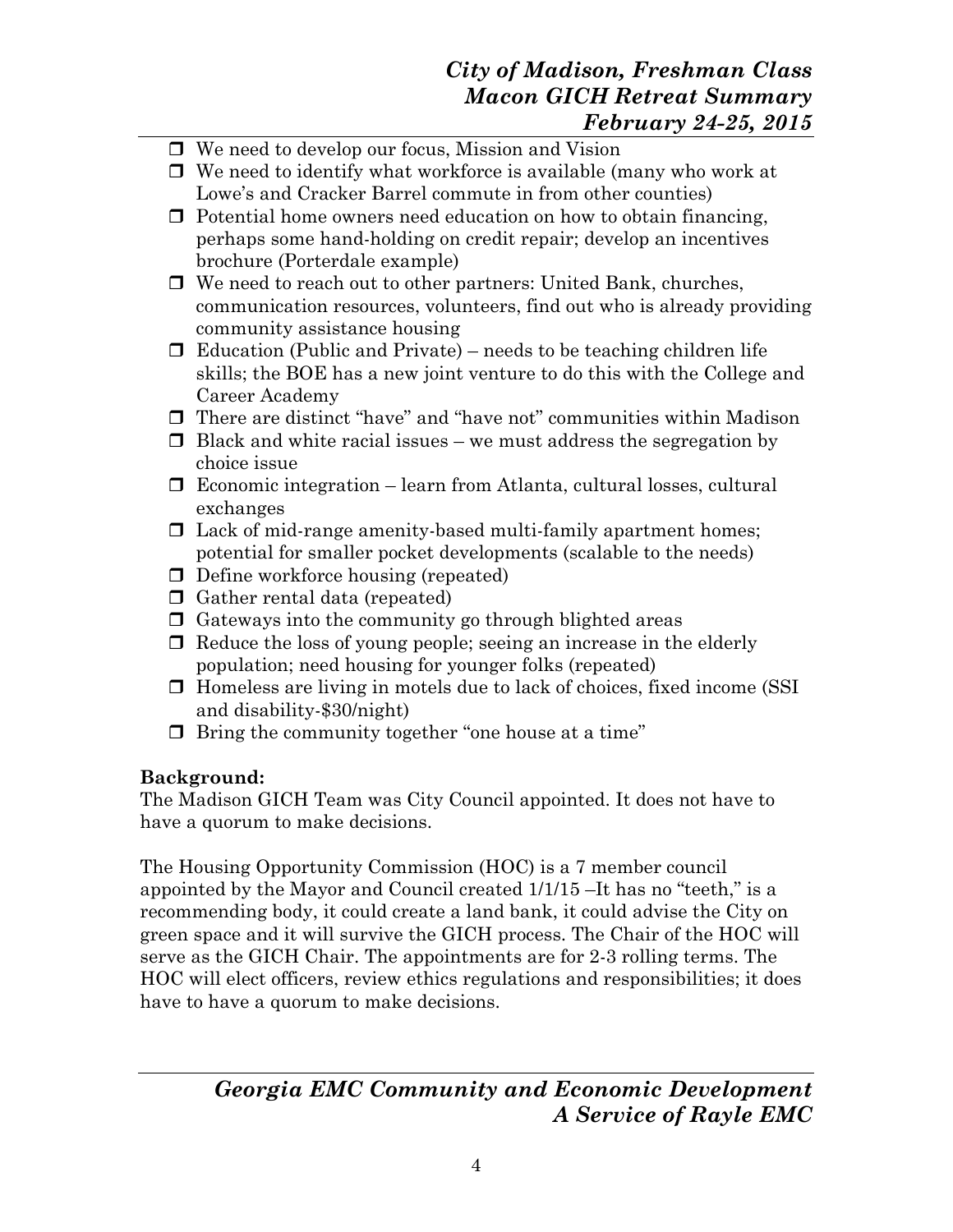The Housing Advisory Council (HAC) was also created on 1/1/15. Its role is to participate in the comprehensive planning process; participate in the HOC meetings, its membership will swell and float similar to the Cemetery Commission; it does not have to have a quorum to make decisions.

The Historic Preservation Commission (HPC) is a regulatory body.

### **Brainstormed goals for the next 6 months:**

- **1. Educate the GICH Team by holding work sessions on specific topics (potential topics listed below)**
	- a. Current city activities related to housing-who leads, timelines, zoning and land use already in place (12 items related to housing are currently on the work plan of the comprehensive plan)
	- b. Existing codes, exploratory codes (Idea: municipal judge and code enforcement officer – have an education meeting with them)
	- c. Review of the housing assessment
	- d. Needs assessment
	- e. Develop our Mission and Vision (Pat Merritt offered to assist)
	- f. Planning session Action Plans, Timelines, Who's Responsible
	- g. Financial tools and resources
	- h. Partners Create a Partnership Development Subcommittee Liaison member remarks (Gov't bodies: County Commission, City Council, Board of Education, Planning and Zoning Commission, DDA, IDA, Hospital Authority, Urban Renewal Authority, Land Bank Authority; Private Sector: Chamber of Commerce, Bank of Madison (potential CRA funds), ministerial associations, churches, etc.)

Who's Responsible? City staff arranges in order and distributes tasks to the Subcommittees; send information out in advance, GICH Team members will be responsible for reviewing and being prepared to discuss the information

#### **2. Create Subcommittees to accomplish our education process (potential Subcommittees and volunteers listed below)**

- a. Partnership Development Subcommittee: Sonya, Carrie, "Coach" Donald, Judy T., Bryce
- b. Data Group Subcommittee Needs assessment, household income, etc.: Jeff, Theresa, Ashley, Bryce, Erica